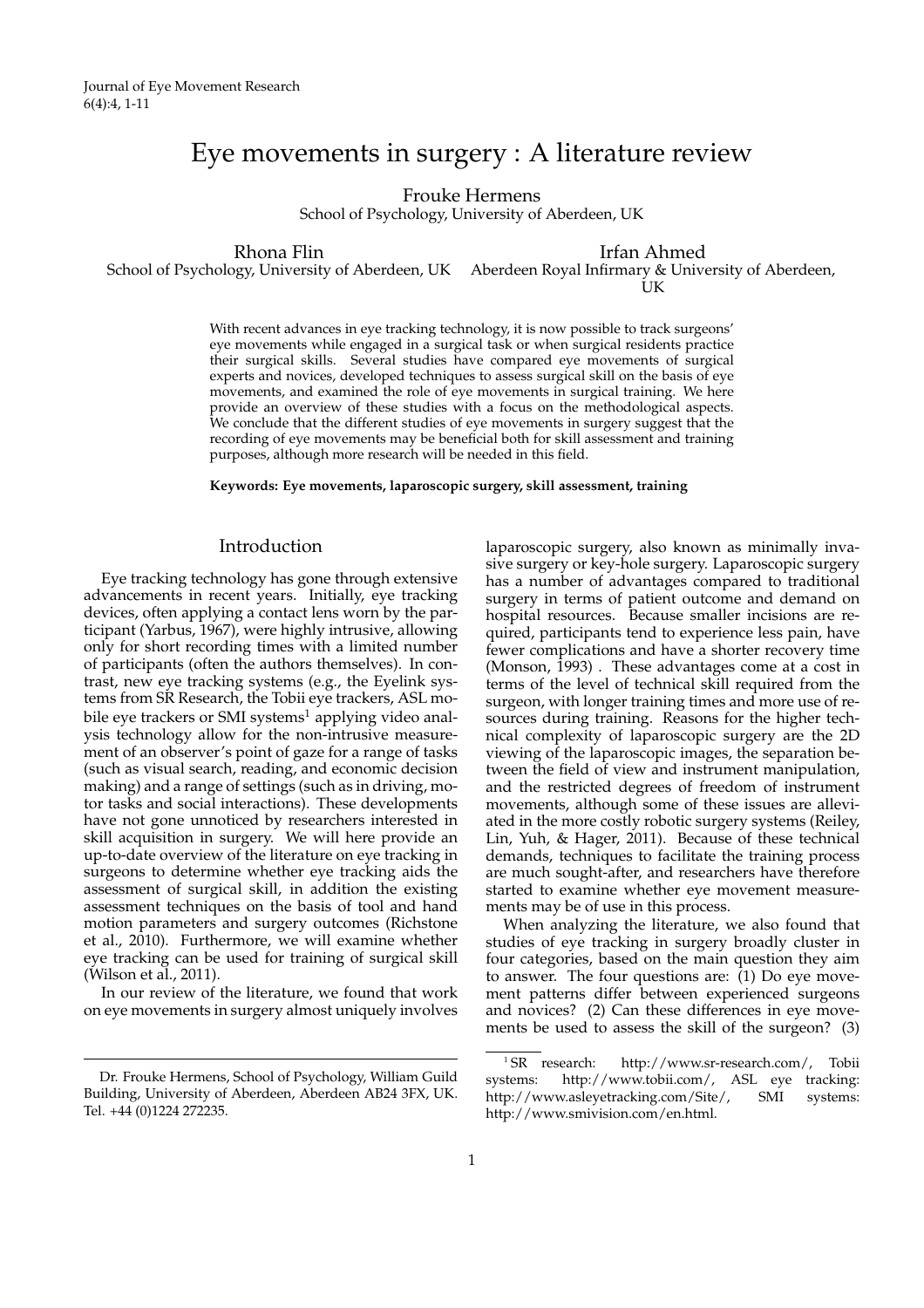How do the differences depend on the task the surgeon is performing (i.e., observing someone performing a surgery, practicing surgical skills, performing an actual surgery)? and (4) Can eye movement technology be used for educational purposes, to facilitate training of new surgeons? In the following, we address these questions one by one and discuss the studies into these questions.

# Comparison of experts and novices

Studies comparing novices and experts (Table 1) have predominantly used a laparoscopic simulator. The use of a simulator has the advantage that novices and experts can perform the same task without any risks to patients. Tasks can involve virtual environments, but also handling of basic objects, or simulated surgery. While several studies focused on the difference between experts and novices, there appears to be a large variation in the analysis of the eye movement patterns. Despite these variations, eye movements seem to consistently differentiate between experts and novices.

In the first study of this type that we identified, Law and colleagues (2004) used a virtual environment and asked participants (four practicing and one retired surgeon, the experts, and five students, the novices) to touch a virtual target cube using a laparoscopic instrument (for more details, see Table 1). As expected, experts completed the task more quickly than the novices, however, they did not make significantly fewer errors. Analysis of the eye movement data revealed three dominant gaze patterns: (1) target gaze behavior (where participants look at the target), (2) switching behavior (alternating gaze between target and instrument or in between these objects), and (3) tool following behavior (where eye gaze follows the instrument on its way to the target). Experts showed more target gaze behavior, whereas novices more often demonstrated switching and tool following behavior, thereby suggesting more pro-active gaze behavior in experts.

Similar results were obtained by Wilson and colleagues (2010) who asked eight expert (more than 70 procedures performed) and six novice (fewer than 10 procedures) surgeons to touch a series of virtual targets using one of two instruments while their eye movements were recorded using a mobile eye tracker. As before, experts completed the task more quickly, but no difference in accuracy was found between the two groups. Furthermore, only for the left hand instrument experts demonstrated more economical movements. With respect to their eye movements, experts were found to fixate the targets more often than the instruments (a larger proportion of the trial), while novices fixated both types of objects in equal proportions.

These results were extended by Wilson and colleagues (2011), who specifically looked at 'quiet eye' times (the duration of the last fixation before an action, discussed in more detail later in this review). They compared eye movements of ten experts (>60 procedures) and fifteen novices (<10 procedures) during a virtual laparoscopy, involving three subtasks. Besides better performance, experts demonstrated a more efficient gaze strategy, with fewer eye movements between the tool and the target, while almost exclusively fixating on the target. Experts also showed longer quiet eye durations and made fewer grasp attempts.

Further studies examined broader patterns of eye movements, not only focusing on eye movements during tool use, but also on eye movements towards other sections of the operating room, thereby examining situation awareness (Schulz, Endsley, Kochs, Gelb, & Wagner, 2013) in experts and novices. One of the settings examined, involved a simulated gallbladder operation on one of two dummy patients (Tien et al., 2010, 2011; Zheng et al., 2011). One of the dummy patients was stable, whereas the other had a simulated arrhythmia. Vitals were simulated on a second monitor providing visual and auditory feedback on heart and breathing rate. Experts more often looked at the vitals screen, suggesting greater situation awareness. Interestingly, Zheng et al. (2011) also found more errors and longer completion times in experts. Experts also reported higher reported higher levels of frustration when physical demands were low, which may suggest that a simulator setting may not be optimal to examine expert performance. Using a similar setup Atkins and colleagues (2013) found that experts (13 surgical residence or practicing surgeons) fixated the anesthesia monitor more often and longer than novices (10 research fellows). They also found that longer and more frequent blinking was associated with a lower experienced workload.

The above studies compared experts and novices, but did not examine surgeons of intermediate levels, which would provide evidence about how eye movement patterns develop with experience. One exception is the work by Kocak and colleagues (2005), who compared eye movements of novice (non-medical hospital staff and medical students with no operative experience), intermediate (<100 cases) and expert (fellowship training) participants (8 participants in each group) in three laparoscopic simulator tasks. Global eye movement parameters were compared, but no information was collected about where participants looked during the task. Saccadic rates were significantly lower and peak velocity was significantly higher in experts, with intermediate values for the intermediately experienced participants.

As summarized in Table 1, the studies comparing experts and novices strongly suggest that eye movement patterns differ between the two groups, across a range of possible eye movement measures. Experts are found to spend more time fixating the target for an instrument movement than the instrument itself, they spend more time fixating a vitals monitor during a simulated opera-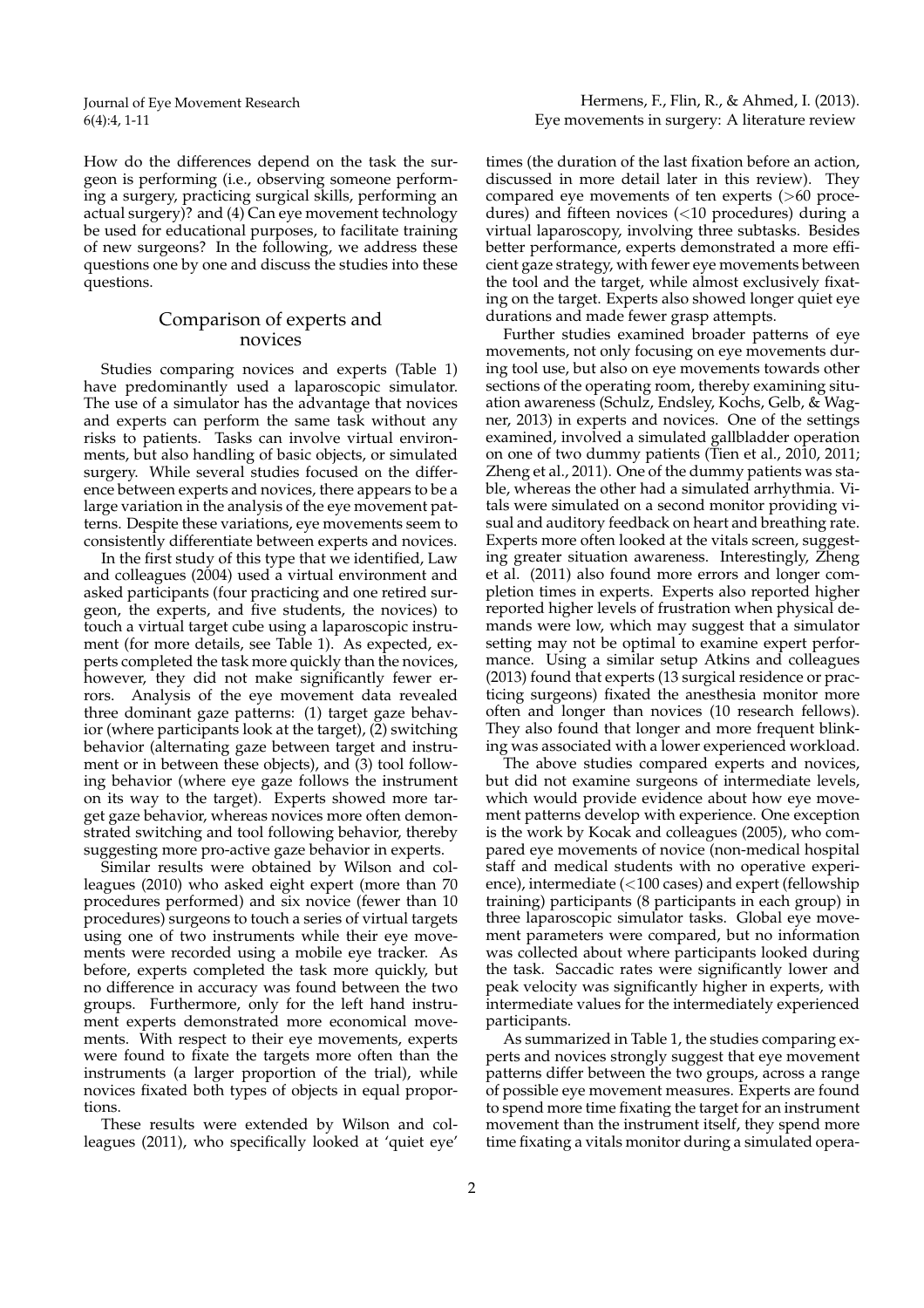#### Hermens, F., Flin, R., & Ahmed, I. (2013). Eye movements in surgery: A literature review

# Table 1

*Overview of the methods of each of the studies comparing eye movements in experts and novices surgeons, listing the number of experts and novices in each study, the environment in which the eye movements were recorded, the task being performed by the research participants, and the eye tracking equipment used. The studies are ordered chronologically.*

| Study                                   | Num-<br>ber of<br>Ex-<br>perts | Num-<br>ber of<br><b>Novices</b> | Environment                                          | Task                                                                                         | Eye tracker                       |
|-----------------------------------------|--------------------------------|----------------------------------|------------------------------------------------------|----------------------------------------------------------------------------------------------|-----------------------------------|
| Law et al.<br>(2004)                    | 5                              | 5                                | Immersion Corp.<br>Laparoscopic Impulse<br>Engine    | Touch target cube inside<br>larger cube                                                      | ASL 504 remote                    |
| Kocak et al.<br>(2005)                  | 8                              | 8 nov.<br>$+8$ int.              | Stryker Surgical trainer<br>box                      | 'Loops', 'Rope' and<br>'Beans' task                                                          | Cyclops Eye Track<br>saccadometer |
| Tien et al.<br>(2010)                   | 4                              | 4                                | SurgicalSim VR<br>Laparoscopic training<br>simulator | Perform<br>cholecystecotomy while<br>monitoring patient vitals                               | Locorna eye tracker               |
| Sodergren et<br>al. (2010)              | 7                              | 14                               | Visual presentation of<br>sequences of images        | Compare images of the<br>same structure in<br>different orientations                         | Tobii ET 1750                     |
| Wilson et al.<br>(2010)                 | 8                              | 6                                | Lap Mentor VR<br>simulator                           | Touch virtual targets                                                                        | ASL head mounted<br>system        |
| Tien, Zheng,<br>& Atkins<br>(2011)      | 8                              | 8                                | SurgicalSim VR<br>Laparoscopic training<br>simulator | Perform<br>cholecystecotomy while<br>monitoring patient vitals                               | Locorna eye tracker               |
| Wilson et al.<br>(2011)                 | 10                             | 15                               | Lap Mentor VR<br>simulator                           | Grasp jelly, grasp target<br>ball, place target ball<br>into endobag                         | ASL head mounted<br>system        |
| Zheng et al.<br>(Zheng et al.,<br>2011) | 13                             | 10                               | SurgicalSim VR<br>Laparoscopic training<br>simulator | Laparoscopic procedure                                                                       | Locorna eye tracker               |
| Sodergren et<br>al. (2011)              | 7                              | 14                               | Visual presentation of<br>sequences of images        | Determine configuration<br>of endoscope,<br>orientation of image,<br>orifice used for access | Tobii ET 1750                     |
| Eivazi et al.<br>(2012)                 | $\overline{4}$                 | $\overline{4}$                   | Watching still images of<br>surgery                  | Answer questions about<br>images                                                             | Tobii T120                        |
| Atkins et al.<br>(2012)                 | 13                             | 10                               | SurgicalSim VR<br>Laparoscopic training<br>simulator | Perform laparoscopic<br>surgery while<br>monitoring patient vitals                           | Locorna eye tracker               |

tion, and they display differences in general eye movements statistics, such as lower saccadic rates and higher peak velocity, independent of where these eye movements are aimed at. These results create the possibility of using eye movements as method to assess surgical skill, discussed in the next section. The differences between experts and novices may only hold when surgeons are engaged in a surgical task. Eye movements while watching recordings or still images from a surgical procedure have often been found to be similar between experts and novices (Sodergren et al., 2010, 2011) (however, see Eivazi et al., 2012). We will return to the role of the task and setting later.

# Assessing a surgeon's skill

Assessing skills of surgeons and trainees is an important task, as its outcome can be used to decide which surgeon may be assigned to what complexity of procedures. Traditional methods in which an expert surgeon witnesses and assesses the skill of fellow surgeons and trainees, for example using a checklist, place a high demand on human resources and suffer from a lack of objectivity. Assessing the surgeon's skill on the basis of patient outcome is also problematic, because more experienced surgeons are more likely to take up more complex cases. More objective methods, based on the analysis of the movement patterns of the hands of the surgeons and the tools, have not lead to a completely satisfactory method of assessment either (Reiley et al., 2011). It is for these reasons that eye movements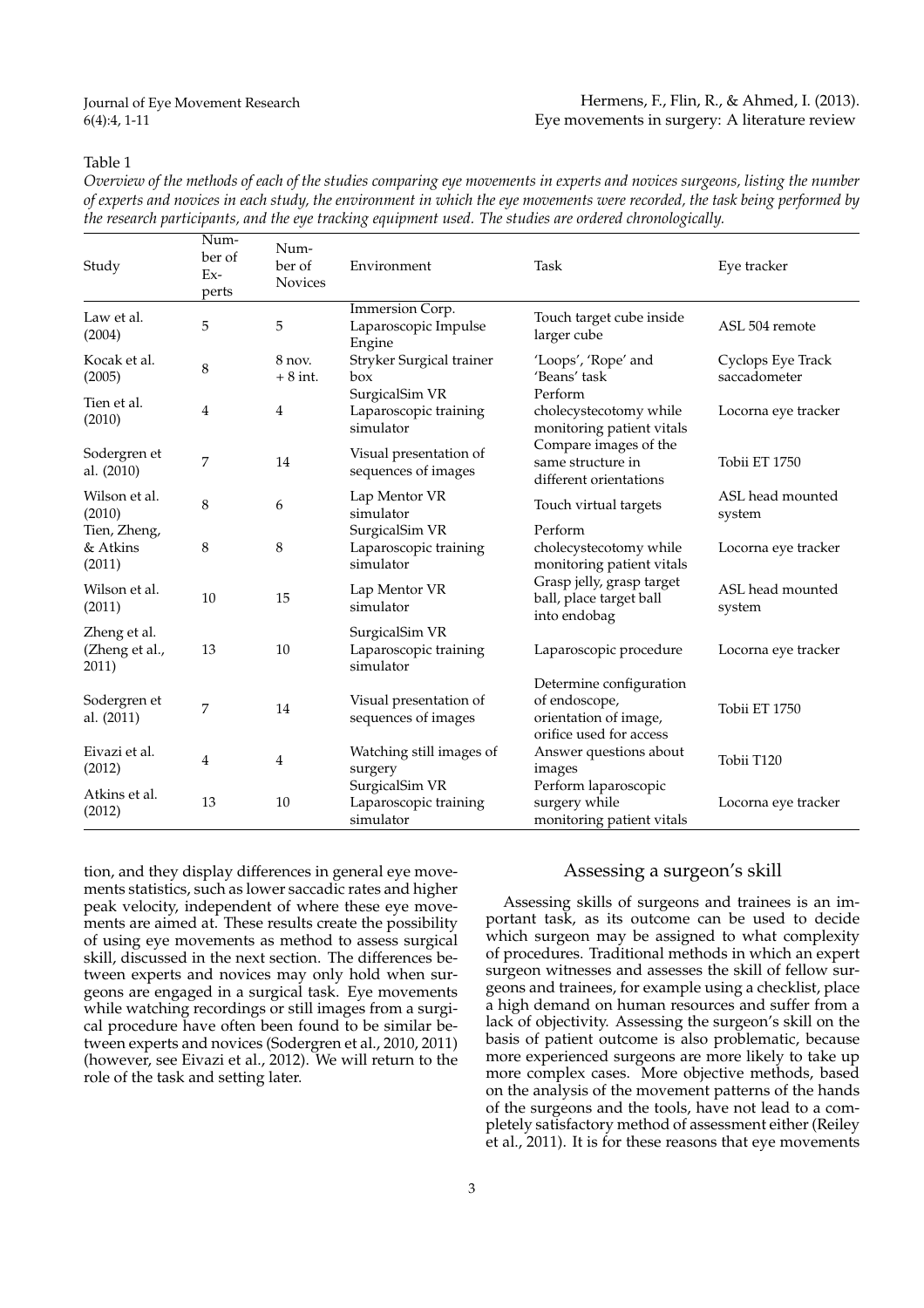have now started to be considered as a tool to measure the surgical skill (Table 2).

The studies in Table 2 differ from those comparing experts and novices (Table 1) in that they use machine learning algorithms to distinguish between experts and novices. The basic idea is that a set of eye movement data is fed into a computer program after which the parameters of the program are adjusted to yield an optimal classification of the surgeons in terms of skill or experience (usually a binary distinction between experts and novices). While the different studies use different machine learning techniques and eye movement parameters, they all report good classification performance, suggesting that eye movement parameters could be a valuable tool for skill assessment.

We would first like to mention a few studies that used machine learning algorithms, but did not directly examine skill. The first study in this context applied Markov models to eye movement data of seven medical students with no experience in laparoscopic surgery during the transection of a simulated blood vessel (Nicolaou et al., 2004). Eye movements ('transitions' in Markov models) between the tooltip, the transection point and the area between the tooltip were analyzed and plotted as a function of time. Eye movements directed to the transection point showed distinct patterns across participants in this analysis, suggesting that eye movement patterns can distinguish between different people, possibly reflecting differences in how the task is approached. A second study examined the classification of surgerical stages rather than participants. Three senior specialist registrars were asked to perform a laparoscopic cholecystectomy on a porcine model while their eye movements were recorded (James et al., 2007). The eye movements were automatically grouped into stages on the basis of either the eye movements alone (frequency and duration of gaze deviating away from the monitor) or the recorded images (features indicating a change in instruments) in combination with the eye movements using a Parallel Layer Perception (PLP). A larger (75%) correct automatic classification of the critical stage was obtained on a combination of both the images, but fairly good classification performance is obtained on the basis of eye movements alone (66% correct). A similar ability to classify surgical stages was obtained by Ibbotson and colleagues (1999), who used a coarser method of measuring and analysing eye gaze. They video-recorded live surgery and analysed the individual video frames for gaze directed at the monitor, external operative space, or elsewhere in the room. These gaze classifications were then plotted and visually inspected for patterns, and transition frequencies were examined, revealing specific sub-tasks, such as knotting and suturing.

Four subsequent studies examined the use of automatic classification techniques to distinguish between experts and novices on the basis of their eye movement patterns. Sodergren et al. (2010) used Hidden Markov Modeling (HMM) to identify different gaze patterns when watching images taken from different angles, simulating the effect of moving a flexible endoscope inside a cavity. While the HMM was not able to distinguish between experts (2 endoscopists and 5 surgeons) and novices (8 engineers, medical students and postgraduate researchers) it did reveal that eye movement patterns were different in participants with high and low performance on the task to describe the movement of the camera between images. In particular, participants with higher performance fixated central regions of the image for longer than participants with lower performance. Accurate classification between experts and novices was achieved by Ahmidi and colleagues (2010), who asked 5 participants with knowledge of sinus anatomy (the experts) and 6 participants without prior endoscopic experience (the novices) to touch structures in a cadaver using a nasal pointer. Instrument movement measurements as well as eye-gaze measurements (horizontal and vertical coordinates) were divided into stages (corresponding to the different tasks performed) and then fed into a Hidden Markov Model and a k-means clustering analysis. A reported 82.5% accuracy was obtained for skill level classification, in addition to a 77.8% accuracy for task classification, with better classification performance when both eye and instrument movement was used. This result was confirmed by Ahmidi and colleagues (2012) in 7 experts and 13 novices using similar methods. Excellent classification performance was also found in the detailed analysis of Richstone and colleagues (2010) of eye movements of three expert and eight non-expert surgeons (the distinction based on the number of surgeries performed, the number of years of postgraduate training and ratings from judges) in 40 live transperitoneal laparoscopic renal surgeries and 46 simulator tasks (across all participants). Linear and non-linear classifiers showed good discrimination performance on the basis of a mixture of fixation rates, vergence, blink rates and a measure of pupil diameter variability ('Index of Cognitive Activity' or ICA) , possibly reflecting the more focused attention of the experts. Analysis of repeated measurement of a nonexpert also demonstrated that as the surgeon improved in skill, the eye movement data became more difficult to distinguish from those of the experts.

These studies show that eye movement data can be used to distinguish between experts and novices, as well as surgery stages, across a range of tasks and eye movement parameters. The studies also suggest that little preprocessing of the eye movement data is required for accurate classification and that it may therefore not be necessary to determine where exactly the surgeons were looking to obtain an accurate method to measure skill. The only study that did not obtain accurate classification performance between experts and novices measured eye movements while the participants examined images (Sodergren et al., 2010) instead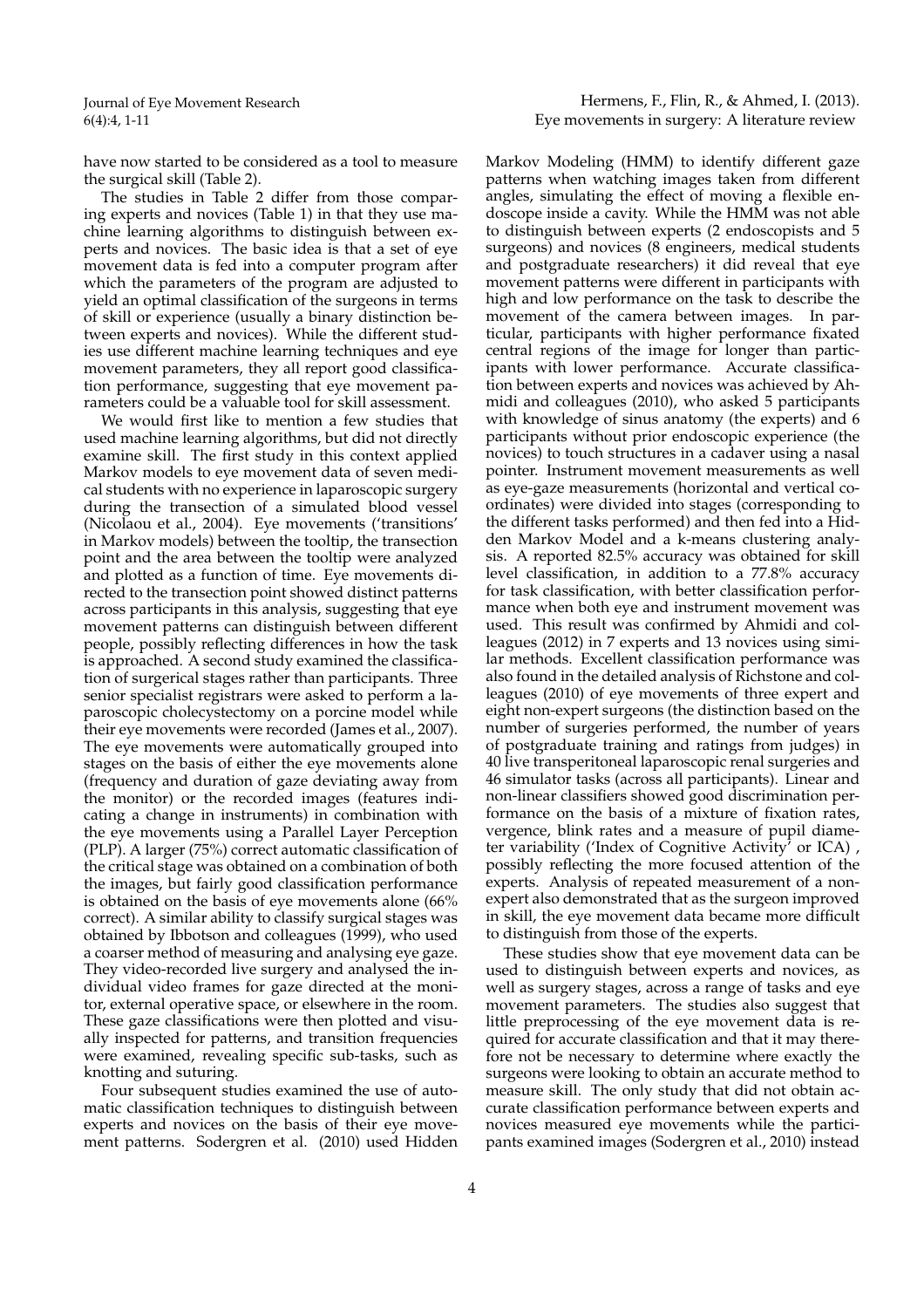# Table 2

*Studies applying classifiers for skill assessment, listing the number of experts and novices that went into the analysis, the environment under which the eye movements were collected, the task participants were performing and the type of classifier being used.*

| Study                        | Num-<br>ber of<br>$Ex-$<br>perts | Num-<br>ber of<br><b>Novices</b> | Environment                                 | Task                                                               | Classification<br>method               |
|------------------------------|----------------------------------|----------------------------------|---------------------------------------------|--------------------------------------------------------------------|----------------------------------------|
| Nicolaou et<br>al. (2004)    | $\mathbf{0}$                     | 7                                | Laparoscopic simulator                      | Transect simulator blood<br>vessel                                 | Markov<br>modeling                     |
| James et al.<br>(2007)       | 3                                | $\theta$                         | Porcine model                               | Cholecystectomy                                                    | Perceptron                             |
| Richstone et<br>al. $(2010)$ | 3                                | 8                                | Live surgery and<br>simulator               | Various tasks                                                      | Linear and<br>non-linear<br>classifier |
| Sodergren et<br>al. $(2010)$ | 7                                | 8                                | Presentation of sequence<br>of still images | Compare scene with<br>picture of scene in<br>different orientation | <b>HMM</b>                             |
| Ahmidi et al.<br>(2010)      | 5                                | 6                                | Cadaver                                     | Touch given anatomies                                              | HMM,<br>k-means                        |
| Ahmidi et al.<br>(2012)      | 7                                | 13                               | Unclear                                     | Endoscopic sinus<br>surgery tasks                                  | Statistical<br>classifier              |

of being engaged in an active surgery task, suggesting an important role of task and context, which we will discuss in the next section.

#### Examining the role of context

Most of the studies discussed so far involved eye movements recordings while being engaged in a simulator task. This raises the question whether eye movements during simulated surgery provide the same information as those observed in live surgery. Furthermore, we also saw that eye movement patterns may differ between being engaged in a procedure (live surgery or simulator) and watching a procedure. As tracking surgeons' eye movements during a procedure is technically more challenging than measuring eye movements while watching a recorded surgery, demonstrating that similar results (e.g., similar classification of skill) can be obtained from eye movements while watching a procedure would make eye tracking methods available to a broader range of users. The studies listed in Table 3 examined the role of task and setting.

Richstone and colleagues (2010), introduced above, only found small differences in classification performance between live and simulated surgery, suggesting that simulator tasks may be a good proxy for live surgery when classifying between experts and novices on the basis of eye movements. Khan and colleagues (2012) compared eye movements during live surgery (16 laparoscopic cholecystectomies of 2 expert surgeons) and watching surgery (of video recordings of the surgeries; watched by the same two experts and several junior residents). Eye movements while self-

watching and other-watching were compared using a 3 degrees of visual angle maximum distance overlap criterion, resulting in a higher overlap for self-watching (55% overlap) than for other-watching (43.8%). While this result suggests there is relatively little overlap between performing and watching a surgeon (possibly related to instances in which the surgeon changes the instruments), it is unclear what the consequences are for classification of expert performance. A limited overlap between eye gaze while watching and performing (simuluated) surgery was also observed by Tien, Atkins and Zheng (2012) who asked fourteen computing science graduate students to perform a graspand-transport task using a laparoscopic simulator. The video recordings of this task were later watched by seven other observers and the person who performed the task. Using 2.5 and 5 degrees (of visual angle) overlap measures, a higher overlap was obtained between being engaged in the same watching task (either the person performing the task or different viewers) than between tasks (within the same participant). Similar results were also obtained by Atkins, Jiang, Tien and Zheng (2012), who found a systematic delay of around 600ms between doing and watching and an overlap in gaze around  $68\%$  to  $82\%$  between the two tasks.

While the above studies suggest that eye movements differ between performing and watching procedure, they do not exclude a role of eye movements during observation for the assessment of skill. We touched this issue earlier, indicating that the results regarding this aspect were inconclusive. Eivazi and colleagues (2012) found reliable differences between eye movements (time to first fixation and mean fixation duration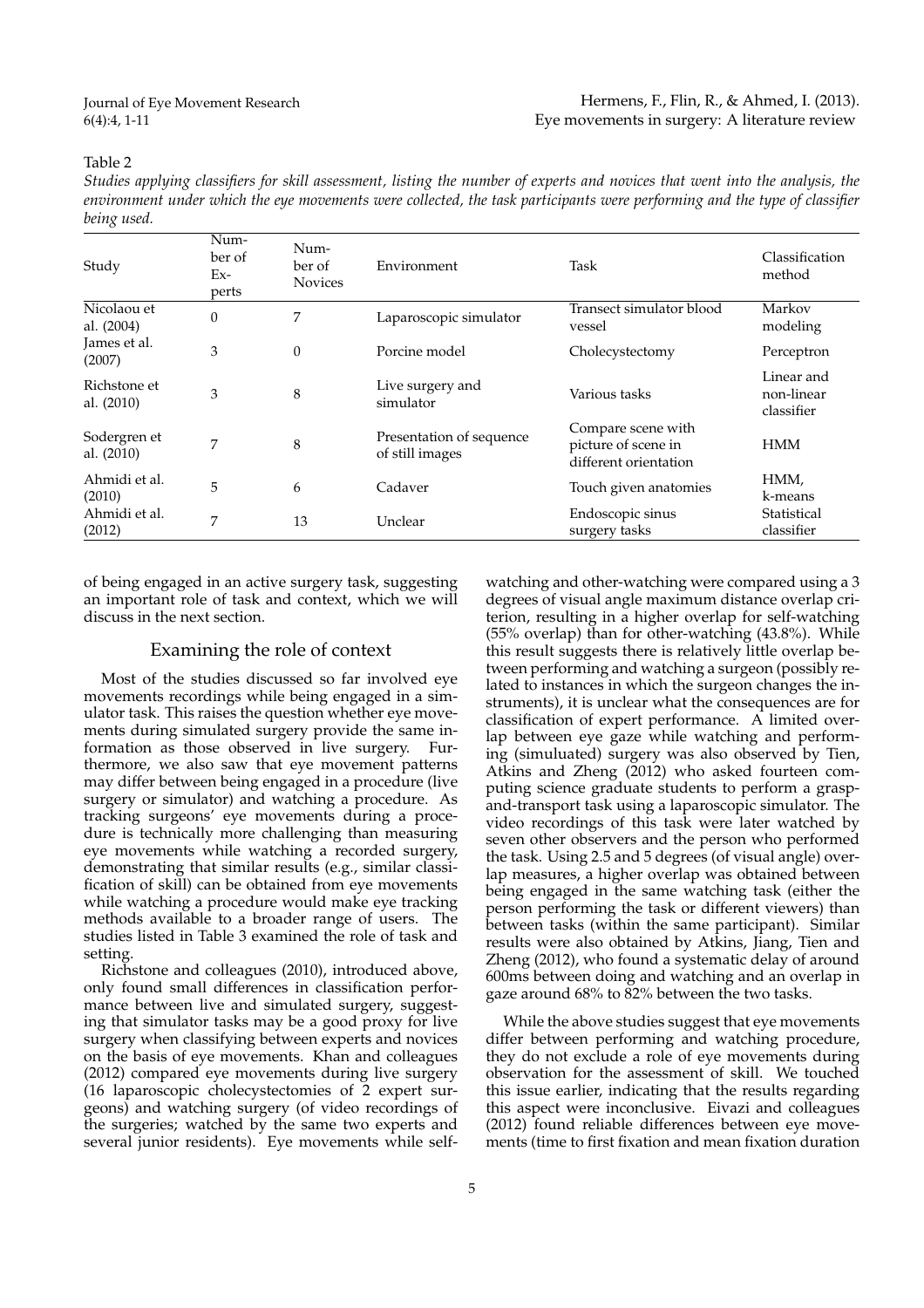### Table 3

| Studies examining the role of context in which eye movements are observed, listing the numbers of experts and novices that |  |  |
|----------------------------------------------------------------------------------------------------------------------------|--|--|
| participated, the settings and/or tasks that were compared, and the analysis method used for comparison.                   |  |  |

| Study                      | Number<br>of Experts | Number<br>of Novices | Settings                                            | Comparison                               |
|----------------------------|----------------------|----------------------|-----------------------------------------------------|------------------------------------------|
| Richstone et<br>al. (2010) | 3                    | 8                    | Live surgery and<br>simulator                       | Statistical classifiers                  |
| Atkins et al.<br>(2012)    | $\Omega$             | 17                   | Performing and<br>watching simulator task           | Start of saccades, percentage<br>overlap |
| Tien et al.<br>(2012)      | $\Omega$             | 14                   | Simulator task and<br>watching simulated<br>surgery | Percentage gaze overlap                  |
| Khan et al.<br>(2012)      | $\overline{2}$       | Unclear              | Live surgery and<br>watching surgery                | Percentage gaze overlap                  |
| Atkins et al.<br>(2013)    | 13, 0, 1             | 10, 14, 0            | Simulator, Laboratory<br>and Live surgery           | Eye tracking methods<br>involved         |

on certain regions, distribution of saccade amplitudes) of experienced and novice surgeons while watching still shots (presented for 10 seconds each). Such differences were, however, not found by Sodergren et al. (2010, 2011) when comparing dwell times on the different regions of endoscopic images. Because both Eivazi et al.'s and Sodergren et al.'s studies involved the analysis of fixation durations, the eye movement measure per se cannot explain the difference in outcomes. It cannot, however, be excluded that the choice of regions of interests may have played a role.

As mentioned earlier, technical aspects of measuring eye movements in the different settings differ, with lowest technical demands for watching, intermediate technical demands for simulator studies and highest technical demand for live surgery. These technical aspects were further described by Atkins and colleagues (2013) comparing the use of a remote eye tracker in the operating room, the same remote eye tracker in a simulator task (see above), and a mobile eye tracker in a situation awareness task. Difficulty of eye tracking in theater was related to surgeons moving around, stepping out of view of the camera of the remote eye tracker, and patient safety risks involved in using a head mounted (mobile) eye tracker.

Strong effects of task requirements and the observer's goal on eye movements have been observed in various other domains outside a surgical setting. For example, when viewing a painting with the aim of answering a range of questions, Yarbus (1967) reported different patterns of eye movements for the different questions (see also DeAngelus & Pelz, 2009; Greene, Liu, & Wolfe, 2012; Tatler, Wade, Kwan, Findlay, & Velichkovsky, 2010). Task and context influences were also observed during reading various types of text (Hermens, Loos, & Wagemans, 2012; Kaakinen & Hyönä, 2010; Kaakinen & Hyona, 2005; Rayner, Miller, & Rotello, 2008; Rothkopf & Billington, 1979). For example, Kaakinen et al. (2010) found leftward shifts of the initial landing position in words, shorter saccade lengths, longer first fixation and gaze durations, and higher refixation probabilities during a proofreading task than when participants read for comprehension. The influences of task and context effects found for surgical tasks are therefore well in line with findings in other domains.

# The role of eye movements in training surgical skill

The observed differences in eye movements between experts and novices may also open the possibility of using eye movements in experts for training purposes. The effectiveness of eye gaze training was demonstrated in sports (Wilson et al., 2011). Eye gaze training may be particularly effective, because eye movements are often made subconsciously, and, as a consequence, trained eye movement strategies may be less susceptible to influences of stress. An important concept in gaze training is that of the 'quiet eye' (Vine, Moore, & Wilson, 2012), defined as the final fixation prior to a critical movement involved in a skill. As this final fixation tends to be longer for experts than for novices, it has been proposed as an objective measure of visuomotor skill. Furthermore, quiet eye can be trained using video modeling and verbal feedback (Vine et al., 2012).

The concept of quiet eye was adopted by Wilson and colleagues (2011) to examine whether laparoscopic skill can benefit from gaze training (see Table 4). In their study, they asked thirty medical trainees without laparoscopic experience to practice an eye-hand coordination task in a surgical simulator, with one third of the trainees receiving gaze-training, one third receiving movement training, and one third receiving standard feedback. The group receiving gaze training made the greatest progress in learning the skill (faster completion times), particularly under dual-task conditions, simulating the effect of a demanding surgery.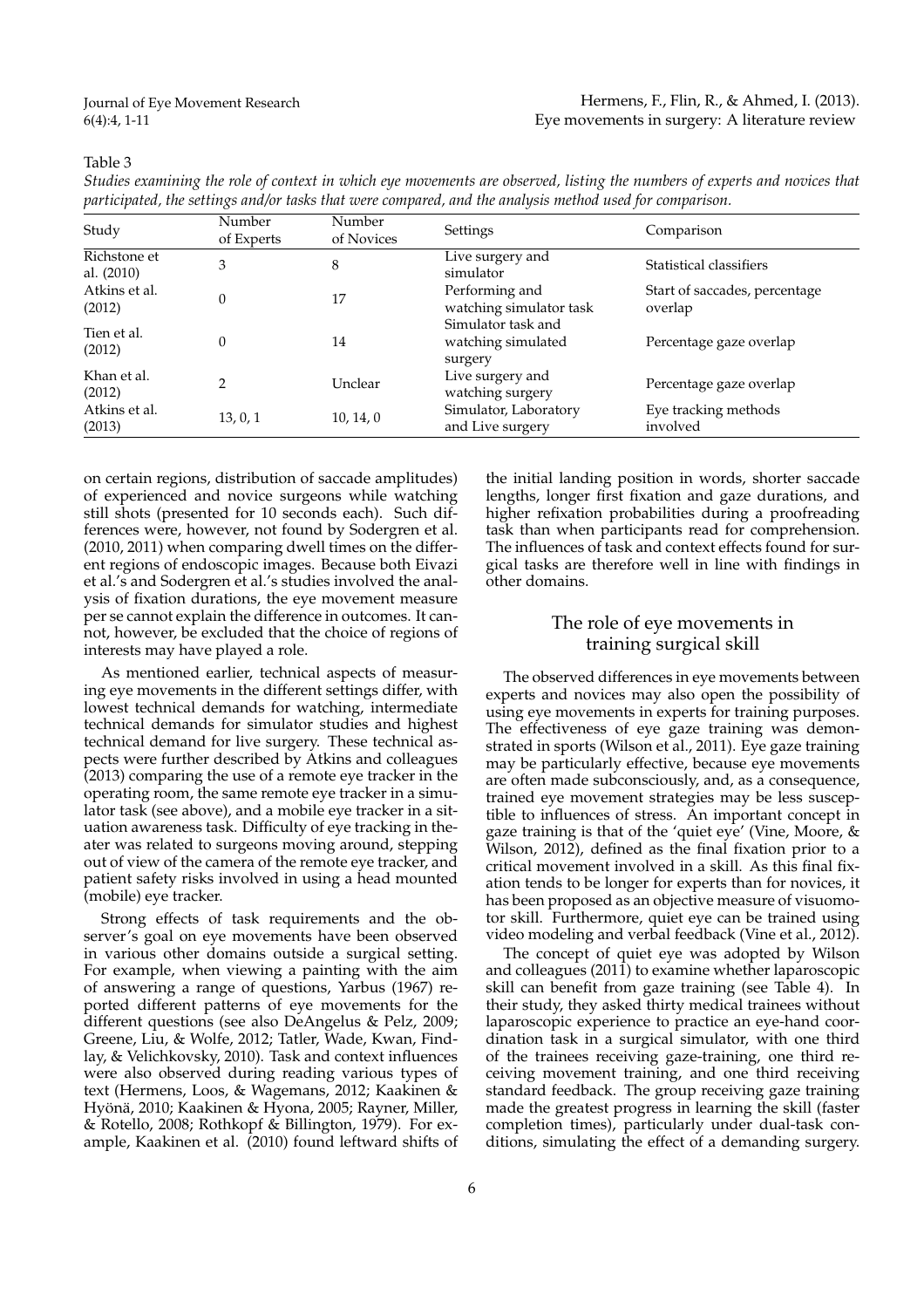# Table 4

| Studies examining the role of gaze training in surgery, listing the number of participants in the study, the task being examined, |  |  |
|-----------------------------------------------------------------------------------------------------------------------------------|--|--|
| and the training methods being compared.                                                                                          |  |  |

| Study                      | Particpants                         | Task                                                           | Training                                                              |
|----------------------------|-------------------------------------|----------------------------------------------------------------|-----------------------------------------------------------------------|
| Wilson et at.<br>(2011)    | 30 novice medics                    | Touch virtual targets in LAP<br>Mentor                         | Gaze training, movement<br>training, or discovery<br>training         |
| Sodergren et<br>al. (2011) | 30 final-year<br>medical students   | Determine the orientation of<br>images                         | Gaze training versus no<br>training                                   |
| Chetwood et<br>al. (2012)  | 7 surgeons and 21<br>non-clinicians | Touch targets in simulator                                     | Gaze cursor, verbal<br>instruction, combination of<br>gaze and verbal |
| Vine et al.<br>(2012)      | 27 novice<br>participants           | Ball pick-up-and-drop task<br>in MITS                          | Gaze training or discovery<br>training                                |
| Vine et al.<br>(2013)      | 36 novice<br>participants           | Ball pick-up-and-drop task<br>and grasping and cutting<br>task | Gaze training or discovery<br>training                                |

Although this study involved a relatively easy task, it suggests that gaze training could lead to faster improvement of skill in trainees, which is immune to distraction, such as in a multitask environment. These findings were supported in Vine et al. (2012) for 27 naive participants with no experience in laparoscopic procedures randomly assigned to a discovery learning group and a gaze learning group using a laparoscopic simulator task. Normal and time-pressured and evaluation-pressured conditions (in the latter of which the scores were publicly compared) showed that while both groups improved with practice, the gaze training group improved more strongly, both in terms of accuracy and in terms of completion time. The gaze training group adopted a target-locking viewing strategy more consistently, mimicking the gaze strategy of experts. In a further study, adopting the same ball pick-up-anddrop-task for training, Vine et al. (2013) found that the advantage of the gaze training group (both in terms of performance and eye movement patterns) extended to a bimanual grasp-and-cut task and was maintained after a 1 month retention interval. The advantage of gaze training was confirmed by Sodergren and colleagues (2011), who randomly assigned 30 final year medical students to either the intervention group or a control group. The intervention group was shown a video clip explaining the characteristics of gaze patterns of participants who were previously successful in the task they were going to perform (determining the orientation of a series of images from a laparoscopic cholecystectomy procedure). Participants receiving gaze training performed significantly better on the task (fewer errors and shorter inspection times).

A different approach was taken by Chetwood and colleagues (2012), who used eye movements as a way to convey information between a surgical tutor and a trainee by recording eye movements of both the tutor and the trainee during a laparoscopic simulator task.

Verbal instruction (e.g., "touch the red object in between the two green objects") was compared with an eye gaze instruction (a cursor indicating the point of regard of the tutor) and a combination these two techniques. Task completion time, number of errors and the time to first look at the target were all positively influenced by gaze instruction (with or without verbal instruction).

#### Discussion

In the above, we have provided an overview of studies examining the role of eye movements in surgical skill. While we conducted our literature search with a broad focus on any type of surgery, we uniquely found studies into laparoscopic rather than open surgery. This may have two reasons. First, eye movements can more easily be tracked when eye-gaze is directed towards a screen. Eye trackers often have difficulties tracking eye movements across a large field of view, for example when a surgeon looks down to change instruments (however, see, Brandt, Glasauer, & Schneider, 2006). Second, laparoscopic surgery is technically more demanding and involves complex eye-hand coordination and may therefore be of more interest as a field of study.

We chose not to include eye movement studies of other surgical team members, which tend to focus more on decision making and situational awareness and less on eye-hand coordination. These studies, however, report very similar results regarding differences between experts and novices, which is why we would like to discuss them briefly. In comparing eye movements expert and novice scrub nurses (10 nurses in each group) during a series of caesarean section surgeries, Koh et al. (2011) found that expert nurses distributed their attention more effectively, in particular during high stress stages of the surgery, by better focusing on the important areas of interest for each stage. Similarly, in a pi-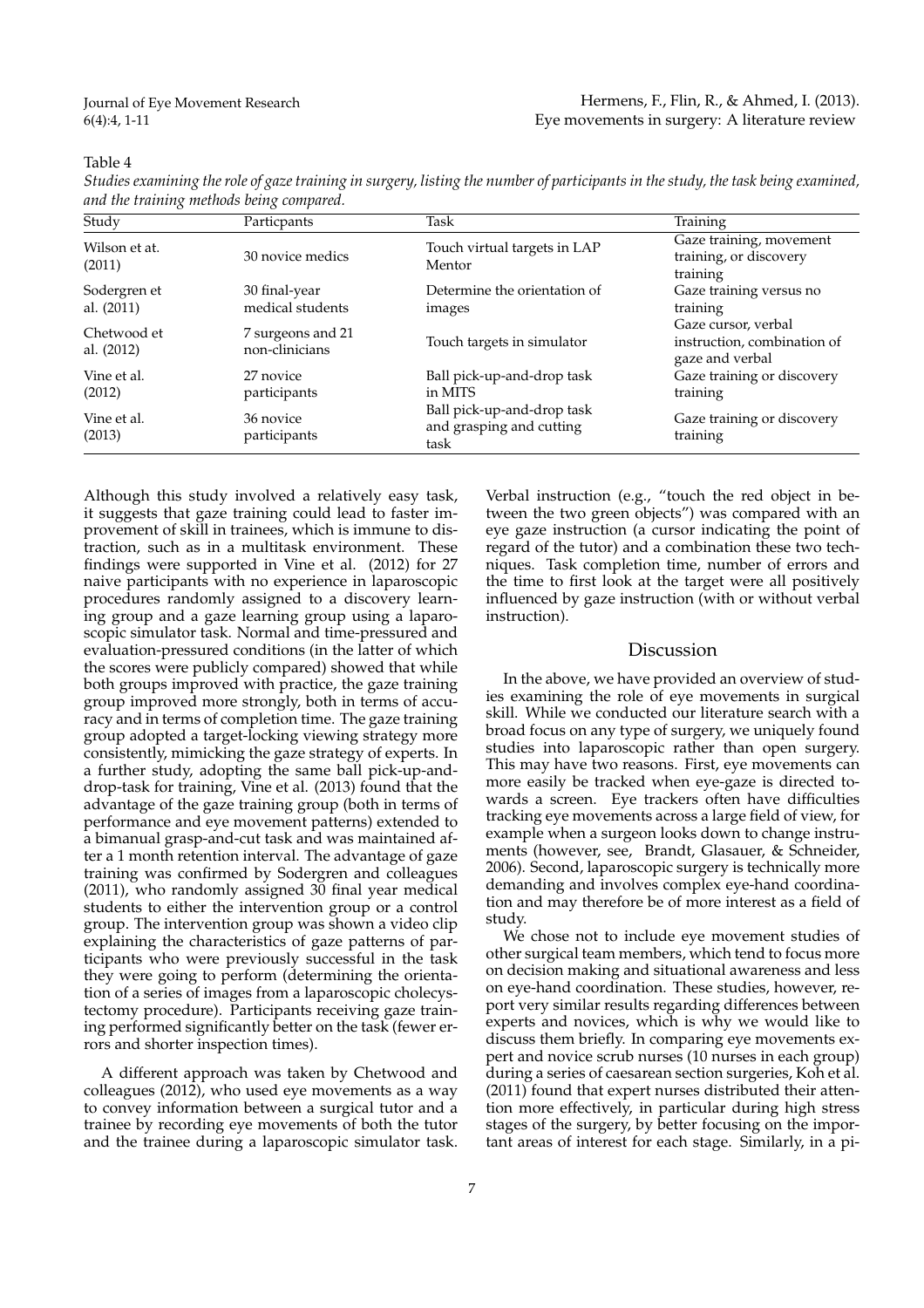lot study examining eye movements of four perfusionists (operating the heart-bypass machine during cardiac surgery), perfusionists with less experience were found to visually inspected key information areas less often than a more experienced colleague (Tomizawa, Aoki, Suzuki, Matayoshi, & Yozu, 2012), who was also found to distribute his attention more widely than his less experienced colleagues. In anaesthetists, Schulz et al. (2011) found that during periods of high workload, more experienced anaesthetists were able to increase the amount of time dedicated to manual tasks, while still continuing to monitor the patients' vitals.

One aspect that we observed across the studies that we reviewed is the relatively low number of participants the different studies were based on, in particular studies involving expert surgeons. There are plausible reasons for this as it is difficult to recruit surgeons because of their commitments. The low numbers of participants, however, may be an issue, because outcomes may depend on individual differences. One could argue that apparently the effect sizes, distinguishing experts from novices, are large, as most studies (however, see Sodergren et al., 2010, 2011) report significant differences across levels of experience, but a possible publication bias should be taken into consideration (e.g., Olson et al., 2002). A few studies performed a power-analysis (e.g., Sodergren et al., 2011) to determine the required number of participants, but these studies mostly involved naive participants only.

We also noticed that definitions of experts and novices differ strongly across studies. Some studies defined experts as people with surgical experience (the experts) with participants without any experience (novices), whereas other studies compared surgeons with extensive (the experts) and less extensive experience (the novices) in performing surgical procedures. Furthermore, reports often lack details about other aspects of the research participants, such as age and gender. These details may be important, as for example, gender differences in eye movements have been observed (e.g., Shen & Itti, 2012). Future studies would therefore benefit from a clearer distinction between experts and novices, possibly by defining different levels of expertise, so that it can be defined which particular levels (e.g., '2' and '4') are compared, and by more details about other aspects of the research participants.

More details may also be required regarding the methods of analyzing the eye movements, and the consequences of the choice of eye movement parameters. While some studies rely on global eye movement statistics, such as fixation durations and saccade amplitudes, or the coordinates of estimated eye gaze (e.g., Ahmidi et al., 2010; Kocak et al., 2005; Richstone et al., 2010; Tien et al., 2012), other studies examined dwell times on and saccades between certain objects, such as the instruments, monitors, or tissue (e.g. Sodergren et al., 2011; Wilson et al., 2011; Zheng et al., 2011). Despite these differences in eye movement parameters, the out-

Hermens, F., Flin, R., & Ahmed, I. (2013). Eye movements in surgery: A literature review

comes of the studies are generally consistent, demonstrating that eye movements differentiate between experts and novices. The methods relying on more basic eye movement parameters have the advantage that little preprocessing of the data is required and that the outcomes are little influenced by possibly subjective judgments about the important regions of interest. This comes at a cost, however, because methods that rely on global eye movement statistics provide little insight in how eye movement patterns differ between experts and novices, which may hamper their application in training. The development and evaluation of eye movement methods for analyzing eye movements in surgery may benefit from adopting and testing methods introduced in other domains, such as chess playing (Charness, Reingold, Pomplun, & Stampe, 2001), simulated flight (Kasarskis, Stehwien, Hickox, Aretz, & Wickens, 2001; Valerie et al., 2005), the interpretation of dynamic images (Jarodzka, Scheiter, Gerjets, & Van Gog, 2010), and distinguishing between psychiatric disorders (Clementz & Sweeney, 1990; ODriscoll & Callahan, 2008; Pallanti, Quercioli, Zaccara, Ramacciotti, & Arnetoli, 1998; Sweeney, Strojwas, Mann, & Thase, 1998), in addition to what is known from sports (e.g., Vine, Moore, & Wilson, 2011; Williams, Singer, & Frehlich, 2002).

Such investigations may aid to obtain a clearer picture of what are exactly the differences in eye movements between surgical experts and novices. Some studies have reported that experts tend to spend more time looking at the target ('target-locking'), while novices more often look at the tools (Wilson et al., 2010, 2011). Experts were also found to distribute their attention (reflected in their eye gaze) more efficiently than novices, looking at the important aspects of a scene at the right time (e.g., Koh et al., 2011; Tien et al., 2010, 2012). On the other hand, studies have demonstrated that it is well possible to distinguish between experts and novices on the basis of their eye movements without knowing what the participants were actually looking at (e.g., Kocak et al., 2005; Richstone et al., 2010).

Studies examining differences in laparoscopic surgeons' skill level have mostly compared experts and novices without examining gaze patterns of participants of intermediate skill. Only one study examining three levels of experience (Kocak et al., 2005) found differences between experts and novices, with intermediate levels of gaze parameters for surgeons of intermediate skill, but was unable to detect reliable differences between the intermediate level and the other two levels. One further study examining three levels of experience (Sodergren et al., 2010, 2011) found no differences between the three groups, which may have been due to the task being used (watching images rather than being engaged in surgery). A longitudinal study of one participant suggested that eye movements of a trainee became more difficult to distinguish from those of experts as training progressed (Richstone et al., 2010).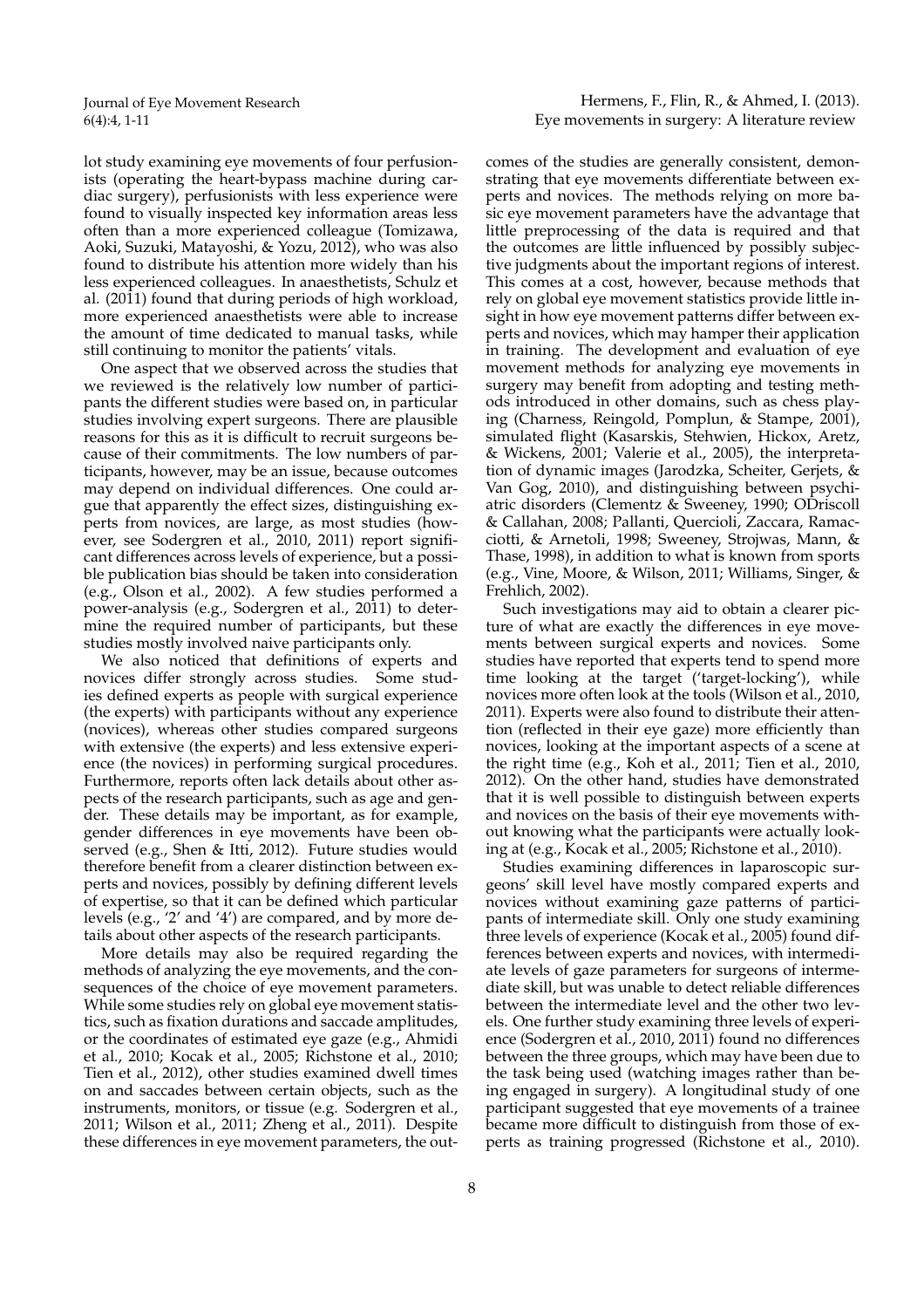Hermens, F., Flin, R., & Ahmed, I. (2013). Eye movements in surgery: A literature review

The strategy of using two groups (experts and novices) is problematic if the aim of the study is to develop an assessment method to evaluate skill, as it does not provide any information about whether eye movements change in a continuous fashion when gaining more experience, or whether there is a switching point in which eye movements of a novice turn into expert eye movements. The few studies that examined more than two levels of experience suggest that eye movement parameters change in a gradual fashion, but this should be established in a larger study before eye movements can be used for skill assessment.

From the studies so far, it is also unclear what are the best eye movement measures and task to assess surgical skill. Suggested measures seem to range from fixation durations, time to first fixation, saccade amplitudes, to an index of pupil diameter. It has been suggested that a combination of various measures leads to optimal classification (Richstone et al., 2010), but it is unclear at this stage whether all the relevant eye movements measures have been considered. It is also unclear in what settings the eye movements need to be collected. Perhaps eye movements while watching still images of surgery suffice (Eivazi et al., 2012), but the usefulness of eye movements in such a setting could not always be confirmed (Sodergren et al., 2010, 2011). Most studies applying simulators suggest that eye movements in this context provide a sensitive measure of skill (experts versus novices), although this observation was questioned by Zheng et al. (2011), who found that experts performed worse in this setting, possibly due to frustration with the task.

Eye tracking during live surgery is still a challenge, but this may be less of an issue with new eye tracking systems becoming available to a wider public such as Tobii and SMI glasses<sup>2</sup>, which allow the recording of eye movements by means of a pair of glasses and a small device kept in a pocket or attached to a belt. More of a challenge will be the analysis of eye movements under such settings, because due to movement of the observer, the image on which the eye movements are superimposed, varies across observers (Segall, Taekman, Mark, Hobbs, & Wright, 2007). Possible strategies are to rely on general eye movement characteristics, such as fixation durations and saccade amplitudes (e.g., Richstone et al., 2010), or the use of regions of interest, which tend to be more similar across observers. Regions of interest will have to be defined, however, and although some automatic processing may be possible, the definition of these regions will be labor intensive and to some extent subjective.

Several studies suggest that eye movements may be beneficial for training purposes (Table 4). While these studies show promise, the effects of gaze training should be demonstrated in a live surgery setting.

## Conclusion

Studies of eye movements in (laparoscopic) surgery have suggested that the recording of eye movements may be beneficial both for skill assessment and training purposes. Future work, however, is needed to refine these methods, measuring the relation between eye movements and skill across a broader range of participants and to determine in more detail what aspects of the eye movements are essential for assessment and training.

# References

- Ahmidi, N., Hager, G. D., Ishii, L., Fichtinger, G., Gallia, G. L., & Ishii, M. (2010). Surgical task and skill classification from eye tracking and tool motion in minimally invasive surgery. In *Medical image computing and computer-assisted intervention–miccai 2010* (pp. 295–302). Springer.
- Ahmidi, N., Ishii, M., Fichtinger, G., Gallia, G. L., & Hager, G. D. (2012). An objective and automated method for assessing surgical skill in endoscopic sinus surgery using eye-tracking and tool-motion data. In *International forum of allergy & rhinology* (Vol. 2, pp. 507–515).
- Atkins, M. S., Jiang, X., Tien, G., & Zheng, B. (2012). Saccadic delays on targets while watching videos. In *Proceedings of the symposium on eye tracking research and applications* (pp. 405–408).
- Atkins, M. S., Tien, G., Khan, R. S., Meneghetti, A., & Zheng, B. (2013). What do surgeons see: capturing and synchronizing eye gaze for surgery applications. *Surgical Innovation*, *20*(3), 241–248.
- Brandt, T., Glasauer, S., & Schneider, E. (2006). A third eye for the surgeon. *Journal of Neurology, Neurosurgery & Psychiatry*, *77*(2), 278.
- Charness, N., Reingold, E. M., Pomplun, M., & Stampe, D. M. (2001). The perceptual aspect of skilled performance in chess: Evidence from eye movements. *Memory & Cognition*, *29*(8), 1146–1152.
- Chetwood, A. S., Kwok, K. W., Sun, L. W., Mylonas, G. P., Clark, J., Darzi, A., & Yang, G. Z. (2012). Collaborative eye tracking: a potential training tool in laparoscopic surgery. *Surgical Endoscopy*, *26*(7), 2003–2009.
- Clementz, B. A., & Sweeney, J. A. (1990). Is eye movement dysfunction a biological marker for schizophrenia? a methodological review. *Psychological Bulletin*, *108*(1), 77.
- DeAngelus, M., & Pelz, J. B. (2009). Top-down control of eye movements: Yarbus revisited. *Visual Cognition*, *17*(6- 7), 790–811.
- Eivazi, S., Bednarik, R., Tukiainen, M., Fraunberg, M. von und zu, Leinonen, V., & Jääskeläinen, J. E. (2012). Gaze behaviour of expert and novice microneurosurgeons differs during observations of tumor removal recordings. In

 $^{2}$  Even wider availability may be eminent considering Google has obtained a patent for Google has obtained a patent for eye tracking with their Google Glass systems. http://www.techradar.com/news/portabledevices/google-patents-eye-tracking-for-google-glass-1091428, retrieved 27/06/2013.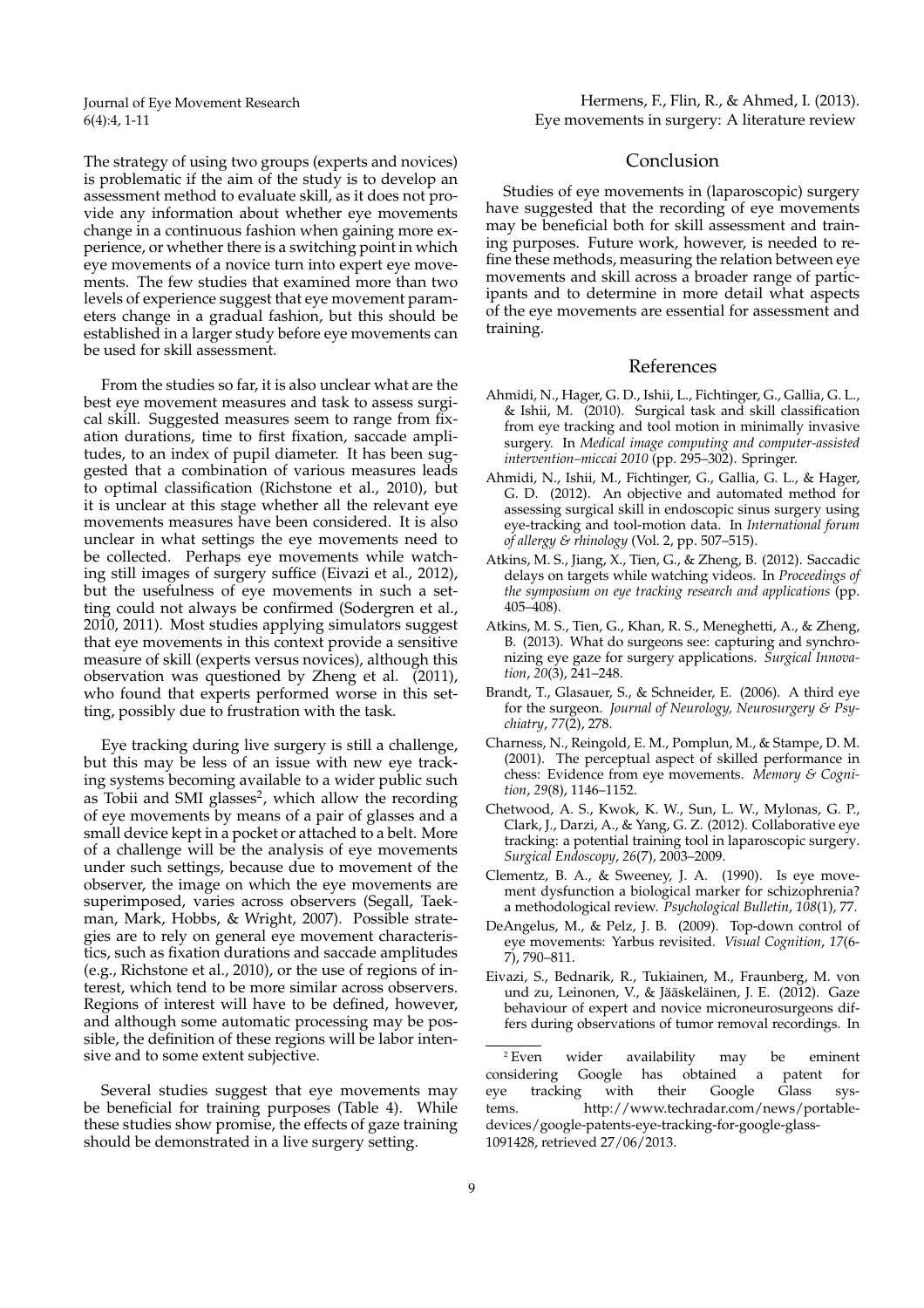*Proceedings of the symposium on eye tracking research and applications* (pp. 377–380).

- Greene, M. R., Liu, T., & Wolfe, J. M. (2012). Reconsidering yarbus: A failure to predict observers task from eye movement patterns. *Vision research*, *62*, 1–8.
- Hermens, F., Loos, R., & Wagemans, J. (2012). An exploration of eye movements when reading texts with atypical spatial layouts. *i-Perception*, *3*(6), 394.
- Ibbotson, J. A., MacKenzie, C. L., Cao, C. G., & Lomax, A. J. (1999). Gaze patterns in laparoscopic surgery. *Studies in Health Technology and Informatics*, *62*, 154–160.
- James, A., Vieira, D., Lo, B., Darzi, A., & Yang, G.-Z. (2007). Eye-gaze driven surgical workflow segmentation. In *Medical image computing and computer-assisted intervention– miccai 2007* (pp. 110–117). Springer.
- Jarodzka, H., Scheiter, K., Gerjets, P., & Van Gog, T. (2010). In the eyes of the beholder: How experts and novices interpret dynamic stimuli. *Learning and Instruction*, *20*(2), 146– 154.
- Kaakinen, J. K., & Hyona, J. (2005). Perspective effects on expository text comprehension: Evidence from thinkaloud protocols, eyetracking, and recall. *Discourse Processes*, *40*(3), 239–257.
- Kaakinen, J. K., & Hyönä, J. (2010). Task effects on eye movements during reading. *Journal of Experimental Psychology: Learning, Memory, & Cognition*, *36*(6), 1561.
- Kasarskis, P., Stehwien, J., Hickox, J., Aretz, A., & Wickens, C. (2001). Comparison of expert and novice scan behaviors during vfr flight. In *Proceedings of the 11th international symposium on aviation psychology.*
- Khan, R. S., Tien, G., Atkins, M. S., Zheng, B., Panton, O. N., & Meneghetti, A. T. (2012). Analysis of eye gaze: do novice surgeons look at the same location as expert surgeons during a laparoscopic operation? *Surgical Endoscopy*, *26*(12), 3536–3540.
- Kocak, E., Ober, J., Berme, N., & Melvin, W. S. (2005). Eye motion parameters correlate with level of experience in video-assisted surgery: objective testing of three tasks. *Journal of Laparoendoscopic & Advanced Surgical Techniques A*, *15*(6), 575–580.
- Koh, R. Y., Park, T., Wickens, C. D., Ong, L. T., & Chia, S. N. (2011). Differences in attentional strategies by novice and experienced operating theatre scrub nurses. *Journal of Experimental Psychology: Applied*, *17*(3), 233–246.
- Law, B., Atkins, M. S., Kirkpatrick, A. E., & Lomax, A. J. (2004). Eye gaze patterns differentiate novice and experts in a virtual laparoscopic surgery training environment. In *Proceedings of the 2004 symposium on eye tracking research & applications* (pp. 41–48).
- Monson, J. R. (1993). Advanced techniques in abdominal surgery. *BMJ*, *307*(6915), 1346–1350.
- Nicolaou, M., James, A., Darzi, A., & Yang, G.-Z. (2004). A study of saccade transition for attention segregation and task strategy in laparoscopic surgery. In *Medical image computing and computer-assisted intervention–miccai 2004* (pp. 97–104). Springer.
- ODriscoll, G. A., & Callahan, B. L. (2008). Smooth pursuit in schizophrenia: a meta-analytic review of research since 1993. *Brain and Cognition*, *68*(3), 359–370.
- Olson, C. M., Rennie, D., Cook, D., Dickersin, K., Flanagin, A., Hogan, J. W., Zhu, Q., Reiling, J., & Pace, B. (2002).

Hermens, F., Flin, R., & Ahmed, I. (2013). Eye movements in surgery: A literature review

Publication bias in editorial decision making. *Journal of the American Medical Association*, *287*(21), 2825–2828.

- Pallanti, S., Quercioli, L., Zaccara, G., Ramacciotti, A., & Arnetoli, G. (1998). Eye movement abnormalities in anorexia nervosa. *Psychiatry Research*, *78*(1), 59–70.
- Rayner, K., Miller, B., & Rotello, C. M. (2008). Eye movements when looking at print advertisements: The goal of the viewer matters. *Applied Cognitive Psychology*, *22*(5), 697–707.
- Reiley, C. E., Lin, H. C., Yuh, D. D., & Hager, G. D. (2011). Review of methods for objective surgical skill evaluation. *Surgical Endoscopy*, *25*(2), 356–366.
- Richstone, L., Schwartz, M. J., Seideman, C., Cadeddu, J., Marshall, S., & Kavoussi, L. R. (2010). Eye metrics as an objective assessment of surgical skill. *Annals of Surgery*, *252*(1), 177–182.
- Rothkopf, E. Z., & Billington, M. (1979). Goal-guided learning from text: Inferring a descriptive processing model from inspection times and eye movements. *Journal of Educational Psychology*, *71*(3), 310.
- Schulz, C. M., Endsley, M. R., Kochs, E. F., Gelb, A. W., & Wagner, K. J. (2013). Situation awareness in anesthesia: concept and research. *Anesthesiology*, *118*(3), 729–742.
- Schulz, C. M., Schneider, E., Fritz, L., Vockeroth, J., Hapfelmeier, A., Brandt, T., Kochs, E. F., & Schneider, G. (2011). Visual attention of anaesthetists during simulated critical incidents. *British Journal of Anaesthesia*, *106*(6), 807– 813.
- Segall, N., Taekman, J. M., Mark, J. B., Hobbs, G., & Wright, M. C. (2007). Coding and visualizing eye tracking data in simulated anesthesia care. In *Proceedings of the human factors and ergonomics society annual meeting* (Vol. 51, pp. 765– 770).
- Shen, J., & Itti, L. (2012). Top-down influences on visual attention during listening are modulated by observer sex. *Vision Research*, *65*, 62–76.
- Sodergren, M. H., Orihuela-Espina, F., Clark, J., Darzi, A., & Yang, G. Z. (2010). A hidden Markov model-based analysis framework using eye-tracking data to characterise reorientation strategies in minimally invasive surgery. *Cognitive Processing*, *11*(3), 275–283.
- Sodergren, M. H., Orihuela-Espina, F., Clark, J., Teare, J., Yang, G. Z., & Darzi, A. (2010). Evaluation of orientation strategies in laparoscopic cholecystectomy. *Annals of Surgery*, *252*(6), 1027–1036.
- Sodergren, M. H., Orihuela-Espina, F., Froghi, F., Clark, J., Teare, J., Yang, G. Z., & Darzi, A. (2011). Value of orientation training in laparoscopic cholecystectomy. *British Journal of Surgery*, *98*(10), 1437–1445.
- Sodergren, M. H., Orihuela-Espina, F., Mountney, P., Clark, J., Teare, J., Darzi, A., & Yang, G. Z. (2011). Orientation strategies in natural orifice translumenal endoscopic surgery. *Annals of Surgery*, *254*(2), 257–266.
- Sweeney, J. A., Strojwas, M. H., Mann, J. J., & Thase, M. E. (1998). Prefrontal and cerebellar abnormalities in major depression: evidence from oculomotor studies. *Biological Psychiatry*, *43*(8), 584–594.
- Tatler, B. W., Wade, N. J., Kwan, H., Findlay, J. M., & Velichkovsky, B. M. (2010). Yarbus, eye movements, and vision. *i-Perception*, *1*(1), 7-27.